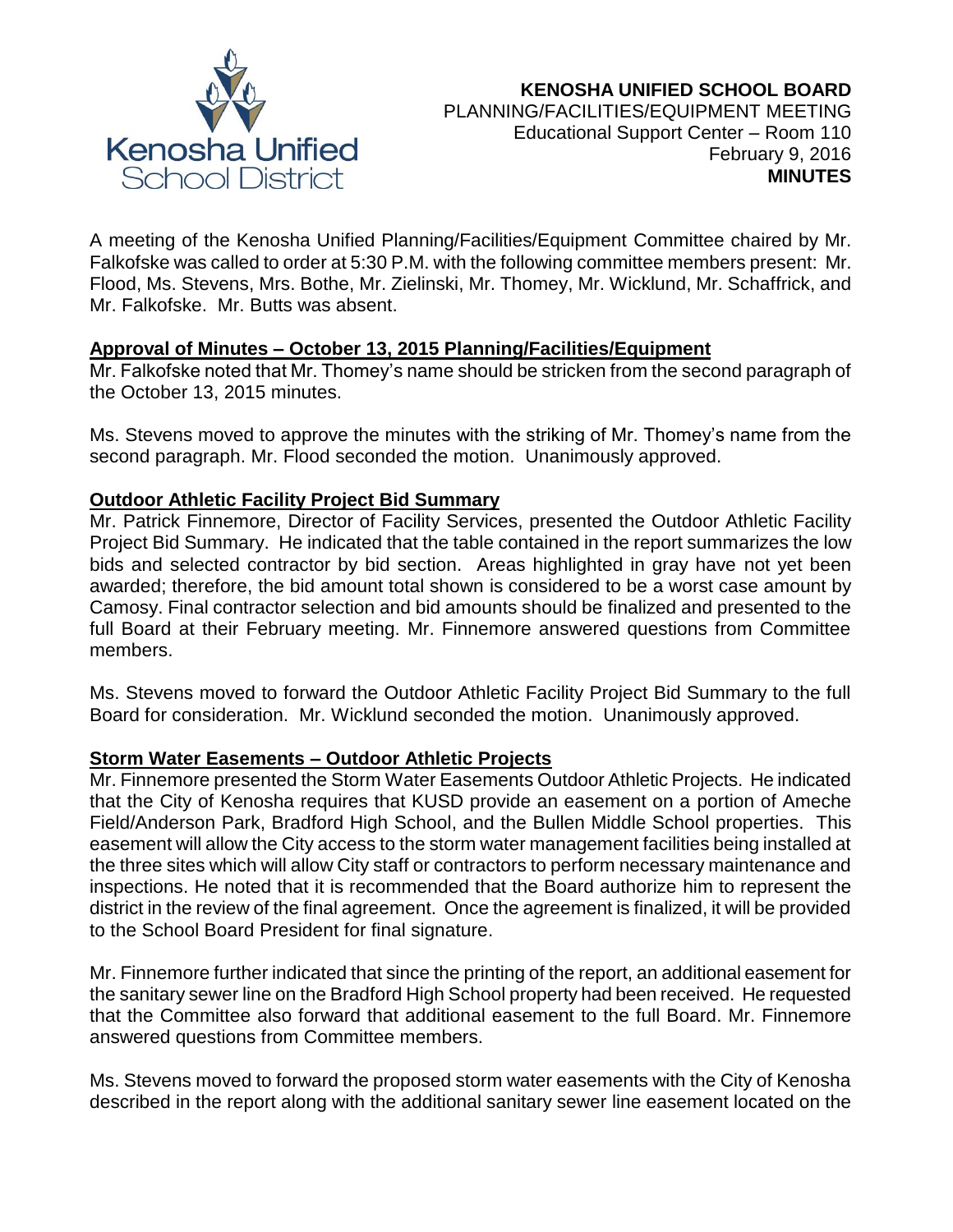Bradford High School property to the full Board for their consideration. Mrs. Bothe seconded the motion. Unanimously approved.

## **2016-2017 Capital Projects Plan**

Mr. Finnemore presented the 2016-2017 Capital Projects Plan and updated the Committee on the Bradford parking lot replacement project, Washington Middle School renovation project, Grewenow window and door replacement project, Forest Park hallway flooring replacement project, and contingency projects. Mr. Finnemore answered questions from Committee members.

Ms. Stevens moved to forward the 2016-2017 Capital Projects Plan to the full Board for consideration. Mr. Zielinski seconded the motion. Unanimously approved.

#### **Information Item**

Mr. Finnemore presented the Utility and Energy Savings Program Report. He noted that only 39% of the overall utility budget as compared to 43% last year has been spent this year. He indicated the mild winter along with the reduced price have attributed to the savings.

Mr. Finnemore noted that in April the Utility and Energy Savings Program Report will provide an update on the five schools that had major energy projects performed.

Mr. Thomey requested a report on the age of the district's various mechanical systems. Mr. Falkofske asked Mr. Thomey to send his request via email to the Superintendent's Office.

### **Future Agenda Items**

Mr. Finnemore noted that the ESC/Employee Safety, the Capital Projects Update, and the Utility and Energy Savings Program Report would be presented in April as noted in the agenda.

Mr. Wicklund moved to adjourn the meeting. Ms. Stevens seconded the motion. Unanimously approved.

Meeting adjourned at 6:04 P.M.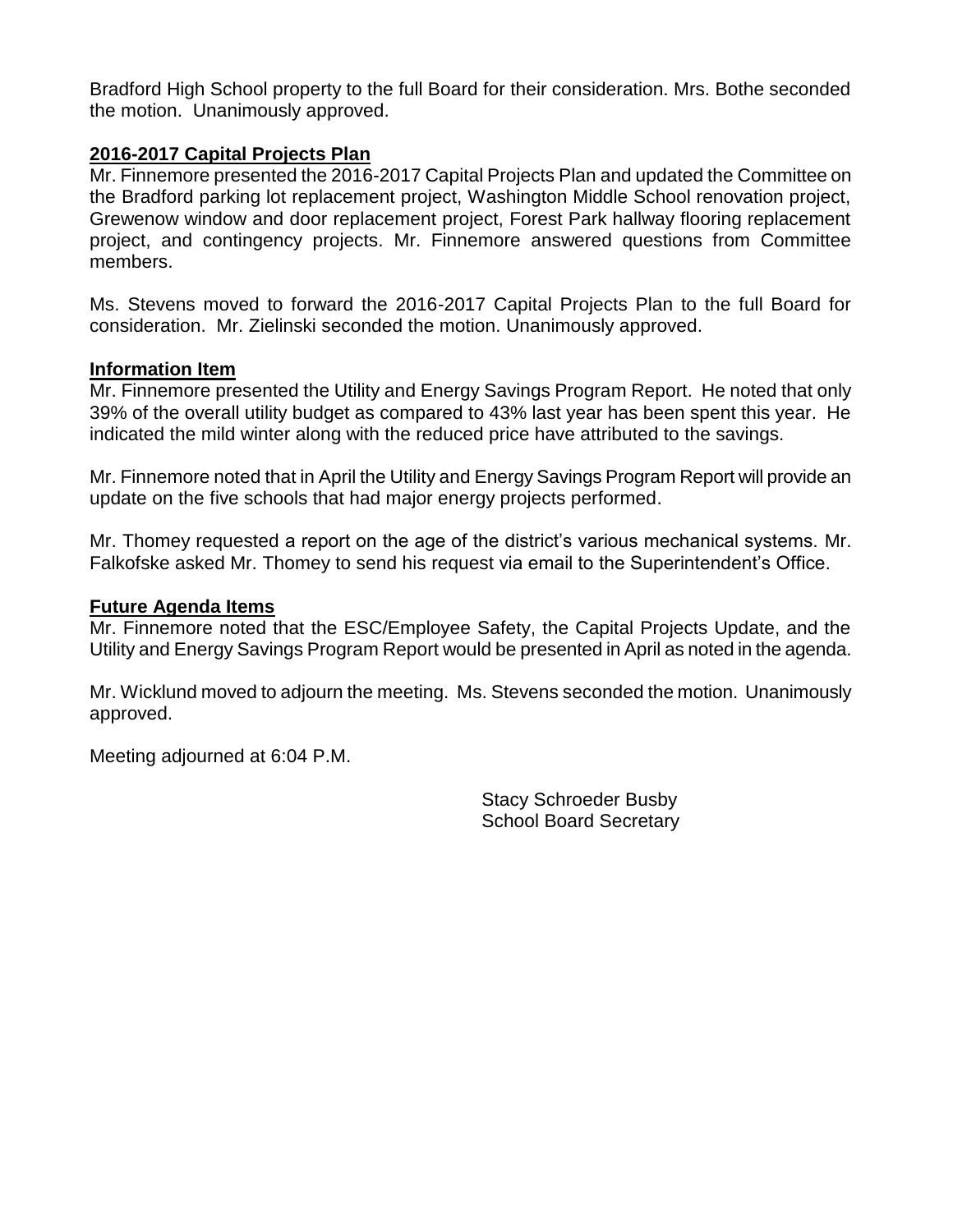

A meeting of the Kenosha Unified Personnel/Policy Committee chaired by Mr. Kunich was called to order at 6:06 P.M. with the following committee members present: Mrs. Snyder, Ms. Stevens, Mrs. Hamilton, Mr. Moore, Mr. Jenewein, and Mr. Kunich. Mr. Keckler was also present. Mrs. Stephens was excused and Mrs. Dahl was absent.

#### **Approval of Minutes – December 1, 2015 Personnel/Policy**

Mrs. Snyder moved to approve the minutes as presented in the agenda. Ms. Stevens seconded the motion. Unanimously approved.

#### **Policies and Rules 1213, 3535, and 4226**

Mrs. Tanya Ruder, Executive Director of Community Partnerships and Media Relations, presented Policies and Rules 1213 - Web Publication, 3535 - Technology Acceptable Use, and 4226 - Online Forum and explained that each policy and rule currently refer to the appropriate use of technology and the content that is posted on online forums, including websites, social media, blogs and other various forums. While each of the policies independently served a purpose in the past, the district's legal advisors recommend streamlining the three policies into one to better allow the district to uphold what is contained within them. By streamlining, the district will have one policy regarding acceptable use of technology for staff. The major changes consist of cleaning up language to delineate between an employee's personal use and professional use of social media, discourage the use of personal email and social media accounts as a tool to communicate with students, to allow the District to post/share appropriate student information as allowable under FERPA, Wis. Stat. 118.25 and the District's Student Records Policy, and to restrict solicitation for personal commercial use as well as for outside organizations.

Mrs. Snyder moved to forward revised Policy and Rule 4226 – Staff Technology Acceptable Use Policy to the full Board for consideration. Ms. Stevens seconded the motion. Unanimously approved.

## **Policy and Rule 6633 – Student Technology Acceptable Use Policy**

Mr. Kristopher Keckler, Executive Director of Information and Accountability, presented Policy and Rule 6633 – Student Technology Acceptable Use Policy. He noted that the policy refers to the expectations for district students and their various interactions with technology. The policy has been revised to align with other district policies related to overall technology and to remove redundant phrases. There were no questions from Committee members.

Mr. Moore moved to forward Policy and Rule 6633 – Student Technology Acceptable Use Policy to the full Board for approval. Ms. Stevens seconded the motion. Unanimously approved.

#### **Information Item**

Mr. Keckler presented the School Year 2016-2017 Preliminary Enrollment Projections. He noted that the projections are composed by utilizing enrollment trends, birth rates and cohort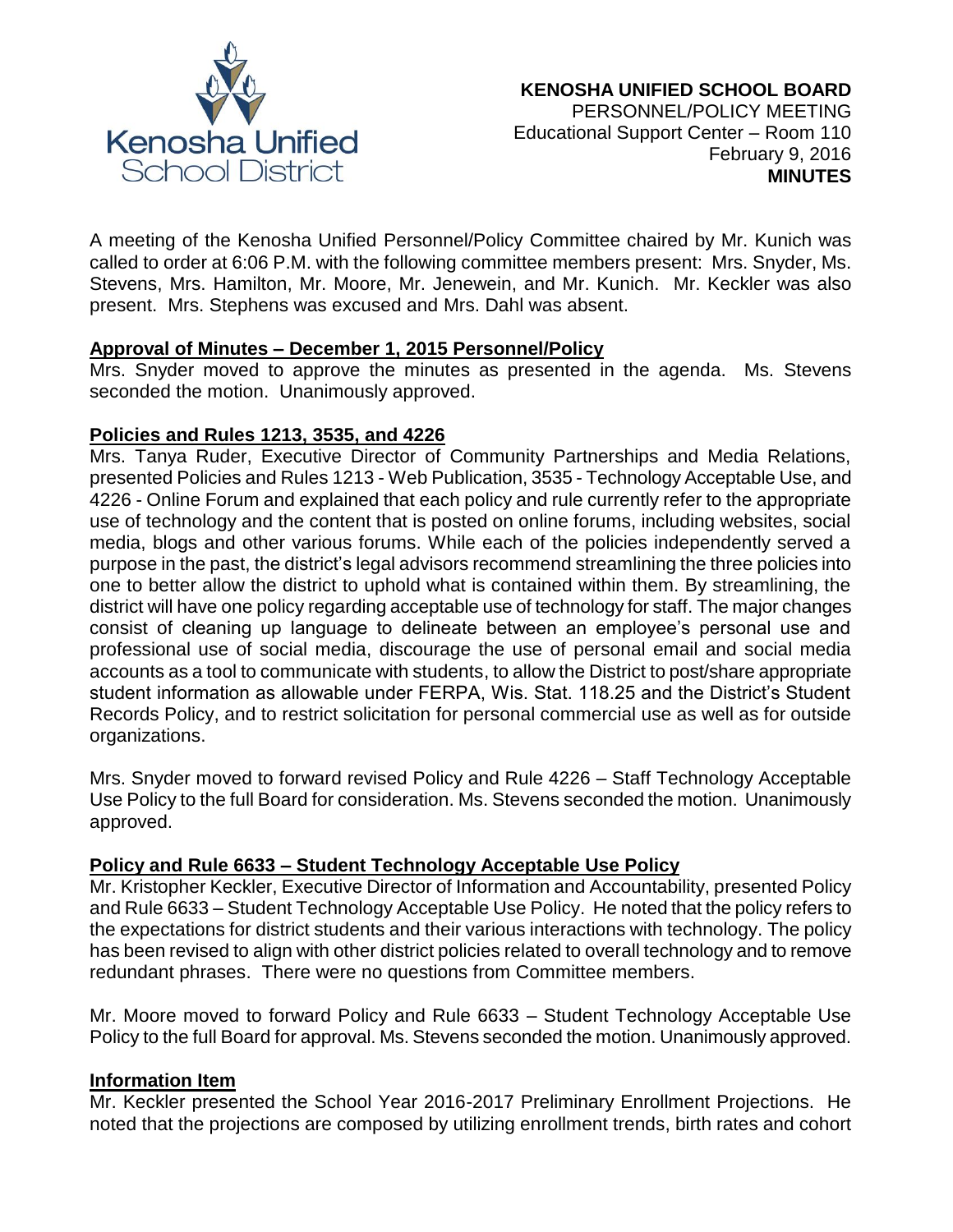survival rates. He explained that an enrollment decline for the next three years is expected due mainly to declining birth rates. Mr. Keckler answered questions from Committee members.

There were no questions on the Recommendations Concerning Appointments, Leaves of Absence, Retirements and Resignations.

### **Future Agenda Items**

Mrs. Ruder noted that Policy 4200 – General Personnel Policies would be presented in April as noted in the agenda.

Ms. Stevens moved to adjourn the meeting. Mrs. Snyder seconded the motion. Unanimously approved.

Meeting adjourned at 6:24 P.M.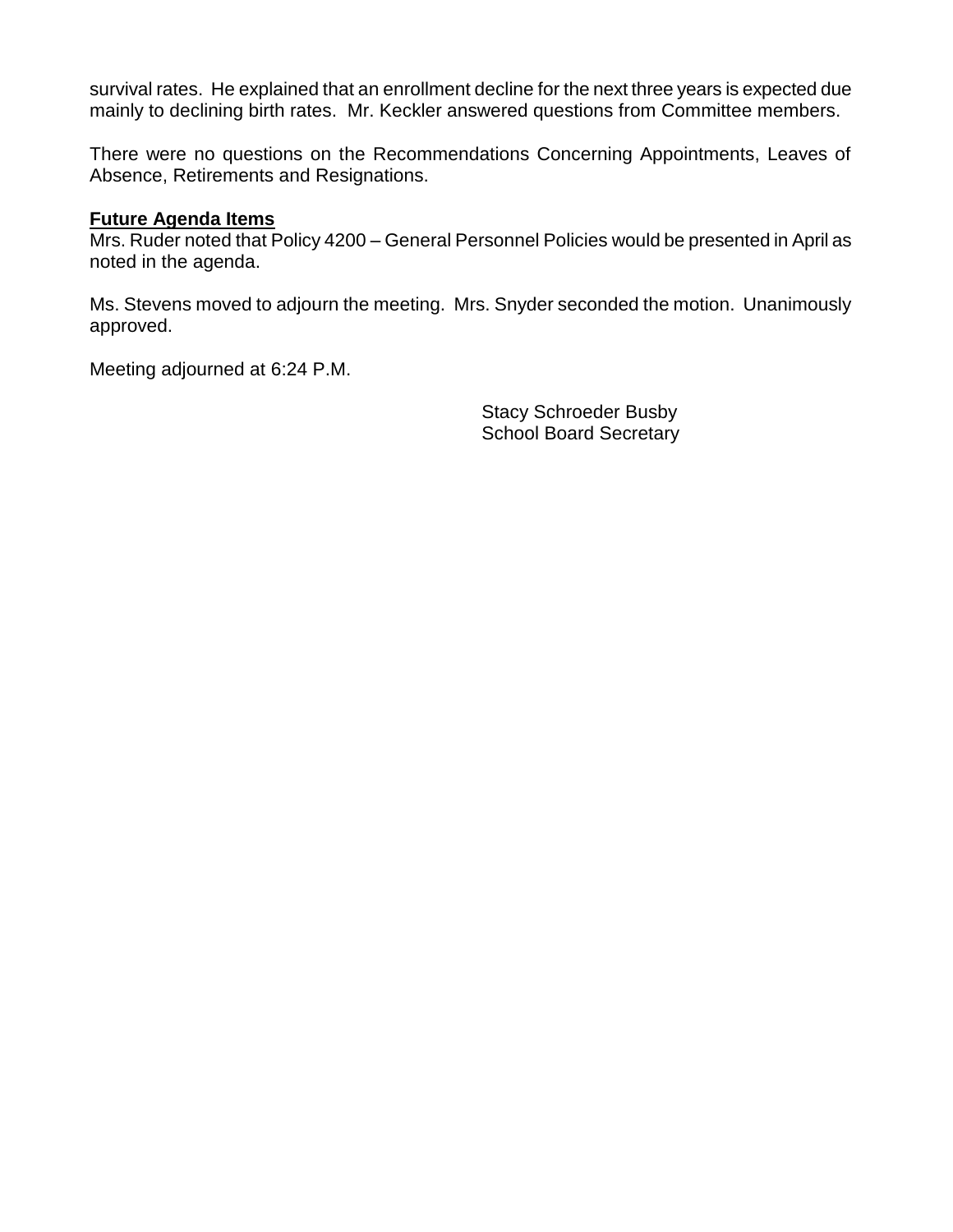

A meeting of the Kenosha Unified Audit/Budget/Finance Committee chaired by Mrs. Coleman was called to order at 6:27 P.M. with the following committee members present: Mr. Flood, Mr. Falkofske, Mr. Kent, Mr. Aceto, Mr. Lawler, and Mrs. Coleman. Mr. Hamdan was also present. Mr. Wade, Mrs. Dawson, Mr. Holdorf, Mr. Battle, and Mr. Leipski were excused.

## **Approval of Minutes – January 12, 2016 Audit/Budget/Finance**

Mrs. Coleman noted that due to lack of a quorum, no action would be taken on the minutes and they would be brought back at the next Committee meeting.

#### **Informational Items**

Mr. Tarik Hamdan, Chief Financial Officer, presented the Cash and Investment Quarterly Report as of December 31, 2015 and answered questions from Committee members.

Mr. Hamdan presented the Summary of Grant Activity as of December 31, 2015 and answered questions from Committee members.

Mr. Hamdan presented the Monthly Financial Statements and noted approximately 20 teaching vacancies which have resulted in a surplus of approximately \$800,000. He then answered questions from Committee members.

## **Future Agenda Items**

No future agenda items were noted.

Mr. Kent moved to adjourn the meeting. Mr. Flood seconded the motion. Unanimously approved.

Meeting adjourned at 6:45 P.M.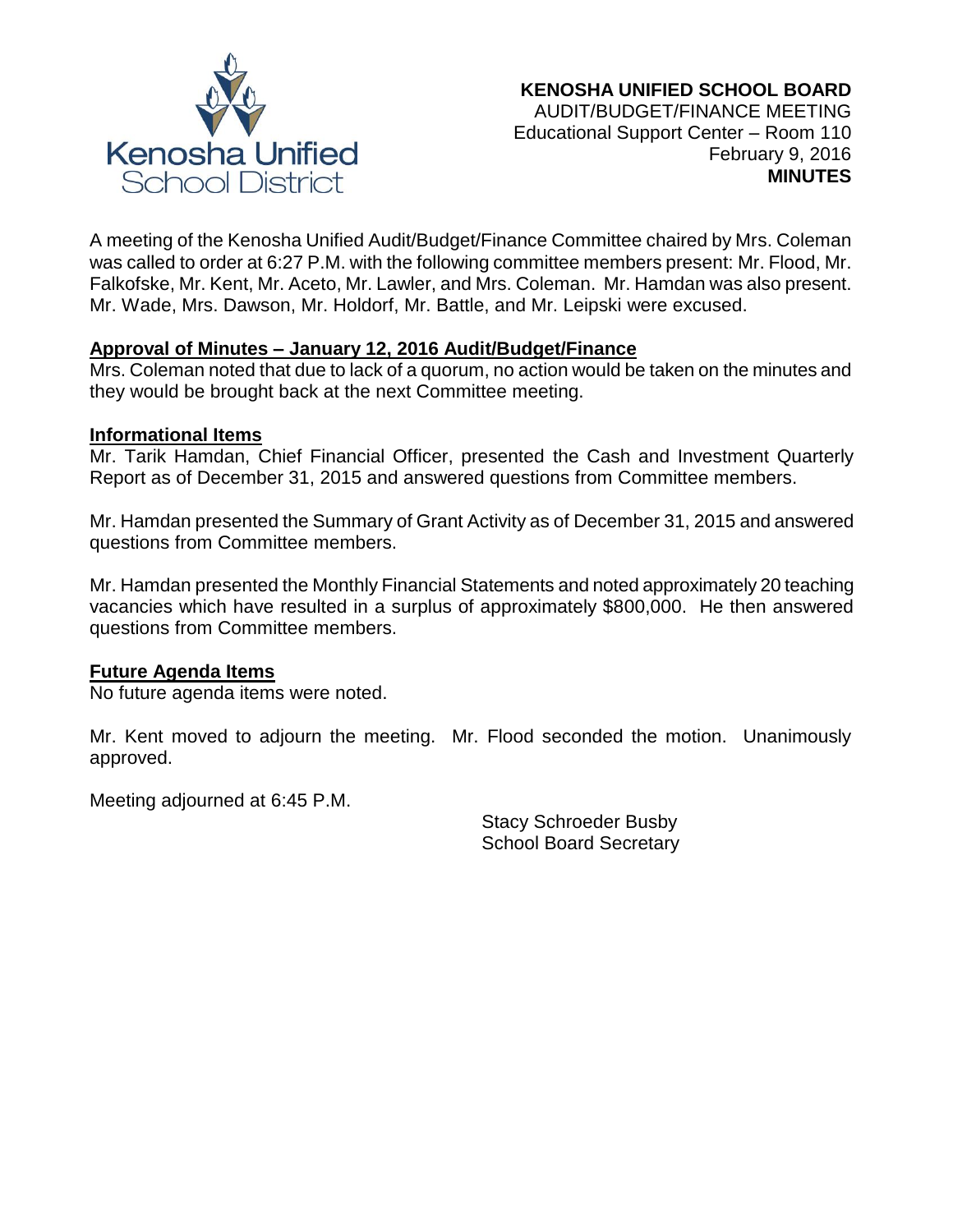

A joint meeting of the Kenosha Unified Audit/Budget/Finance and Curriculum/Program Committees chaired by Mrs. Snyder was called to order at 6:47 P.M. with the following committee members present: Mr. Flood, Mr. Falkofske, Mr. Kent, Mr. Aceto, Mr. Lawler, Mr. Kunich, Mr. Karabetsos, Mrs. Wickersheim, Ms. Riese, and Mrs. Snyder. Mr. Hamdan was also present. Mr. Wade, Mrs. Dawson, Mr. Holdorf, Mr. Battle, Mr. Leipski, and Ms. Nielsen were excused. Mrs. Santoro and Mr. Wojciechowicz were absent.

Mrs. Snyder noted that due to lack of a quorum no action would be taken.

## **Mary Frost Ashley Charitable Trust**

Mrs. Patricia Demos, Community School Relations Coordinator, presented the Mary Frost Ashley Charitable Trust. She indicated that permission is requested for submission to the Mary Frost Ashley Charitable Trust for a one-year grant proposal titled framework for Health Youth Development: Expanding Family Learning and Student Engagement Program in the amount of \$125,000 to further develop the District Family Engagement Training and Education Programs as well as provide meaningful and engaging learning opportunities for student to increase achievement and attendance. Mrs. Demos answered questions from Committee members.

Mrs. Snyder indicated that no vote could be taken due to lack of a quorum and that the item would be forwarded to the full Board for consideration.

## **Future Agenda Items**

No future agenda items were noted.

Meeting adjourned at 6:54 P.M.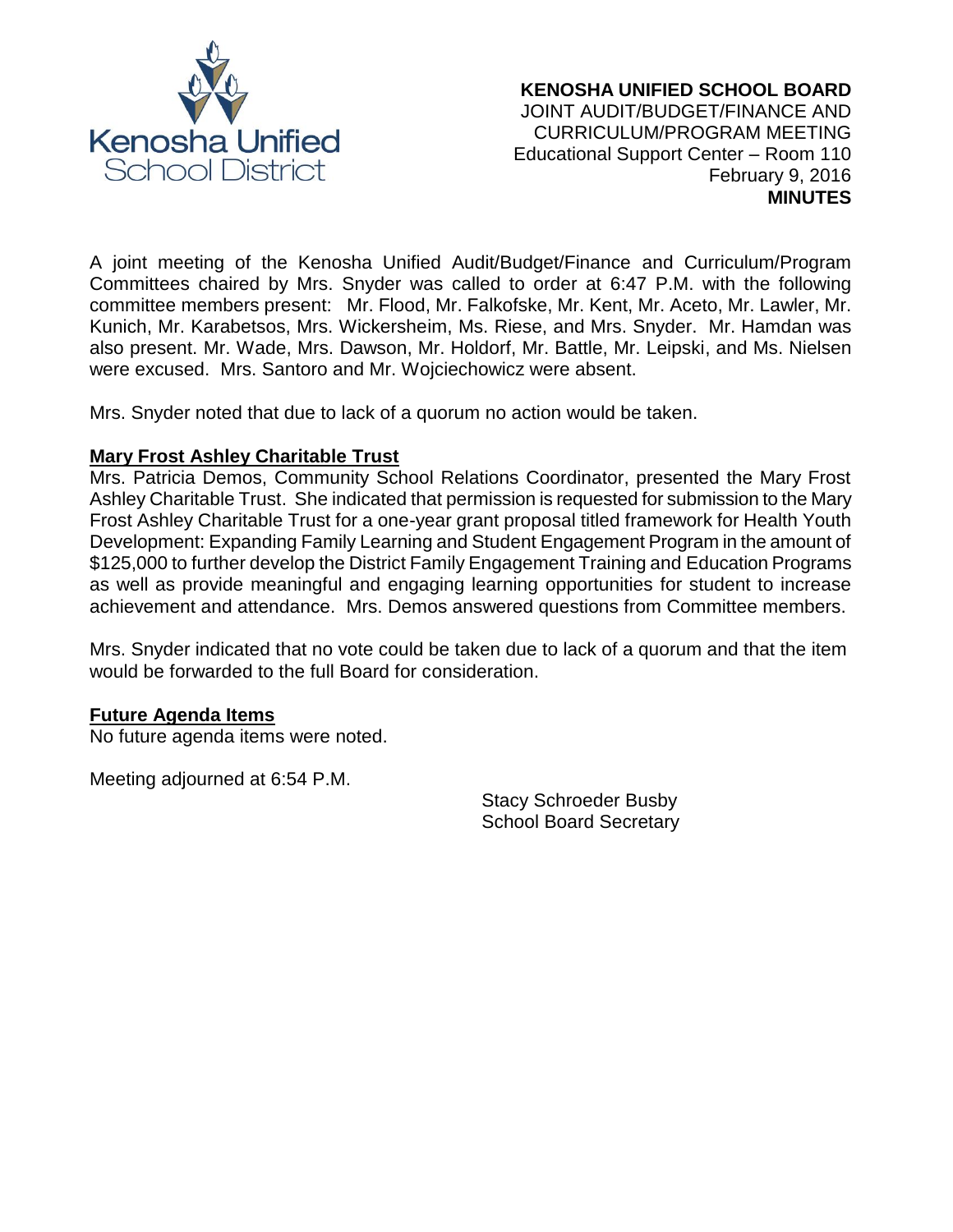

A meeting of the Kenosha Unified Curriculum/Program Committee chaired by Mrs. Snyder was called to order at 6:56 P.M. with the following committee members present: Mr. Kunich, Mrs. Karabetsos, Mrs. Wickersheim, Ms. Riese, and Mrs. Snyder. Mrs. Housaman was also present. Mr. Wade and Mrs. Nielsen were excused. Mrs. Santoro and Mr. Wojciechowicz were absent.

## **Approval of Minutes – January 12, 2016 Curriculum/Program**

Mr. Kunich moved to approve the minutes as presented in the agenda. Mrs. Karabetsos seconded the motion. Unanimously approved.

## **Head Start Semi-Annual Report**

Ms. Belinda Grantham, Director of Early Education, presented the Head Start Semi-Annual Report. She noted that site revisions were made at Jefferson Elementary and at Just Kid Inn Childcare with only a PM session being offered at Jefferson and the elimination of the Just Kid Inn Childcare site. The mandated enrollment number of 389 has not been met this school year. As of December 30, 338 students were enrolled. Families will continue to be recruited and progress will be monitored through the monthly HS22 report that is provided to the School Board. 401 families were identified as needing services resulting in 464 referrals to various community agencies in the past five months. Compliance with mandated physical and dental exams were not met as only 74% of students were in compliance opposed to the mandated 90%. The Kenosha Community Health Center (KCHC) continues to be the main provider for exams and support from additional clinics and private providers continue to be sought to bring the program into compliance. Ms. Grantham answered questions from Committee members.

## **Course Change Proposals for LakeView Technology Academy**

Mrs. Julie Housaman, Assistant Superintendent of Teaching and Learning, presented the Course Change Proposal for LakeView Technology Academy and explained that the rise of cloud services provides companies with cheaper alternatives to maintain their own networks. As a result, the market in networking is becoming oversaturated and certifications in networking are diminishing in value. However, computer programming and web development are predicted to be among the most in-demand jobs in 2016. Therefore, beginning with the 2016-2017 school year LakeView, under the guidance of Gateway Technical College, is proposing a shift in instructional foci in the Information Technology Academy from networking to computer programing and web development. The transition will take two years to implement. Mrs. Housaman answered questions from Committee members.

Mr. Kunich moved to forward the course proposals and course elimination requests to shift the instructional foci from networking to computer programming and web development in the Information Technology Academy at LakeView Technology Academy to the full Board for consideration. Mrs. Karabetsos seconded the motion. Unanimously approved.